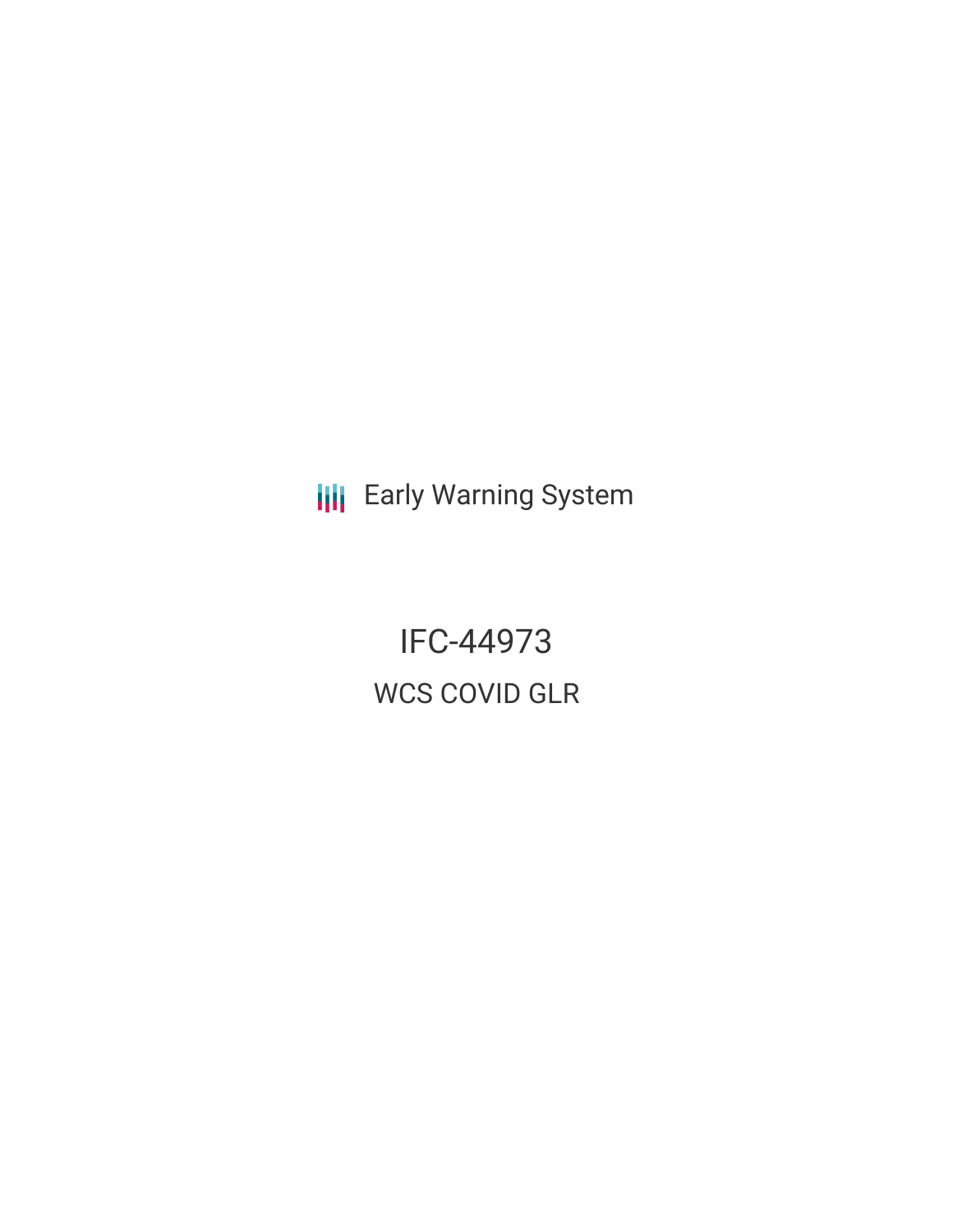# **Quick Facts**

| <b>Countries</b>               | Romania                                 |
|--------------------------------|-----------------------------------------|
| <b>Financial Institutions</b>  | International Finance Corporation (IFC) |
| <b>Status</b>                  | Approved                                |
| <b>Bank Risk Rating</b>        | FI                                      |
| <b>Voting Date</b>             | 2021-06-09                              |
| <b>Borrower</b>                | <b>MOTORACTIVE IFN SA</b>               |
| <b>Sectors</b>                 | Education and Health, Finance           |
| <b>Investment Type(s)</b>      | Loan                                    |
| <b>Investment Amount (USD)</b> | $$12.18$ million                        |
| <b>Loan Amount (USD)</b>       | \$12.18 million                         |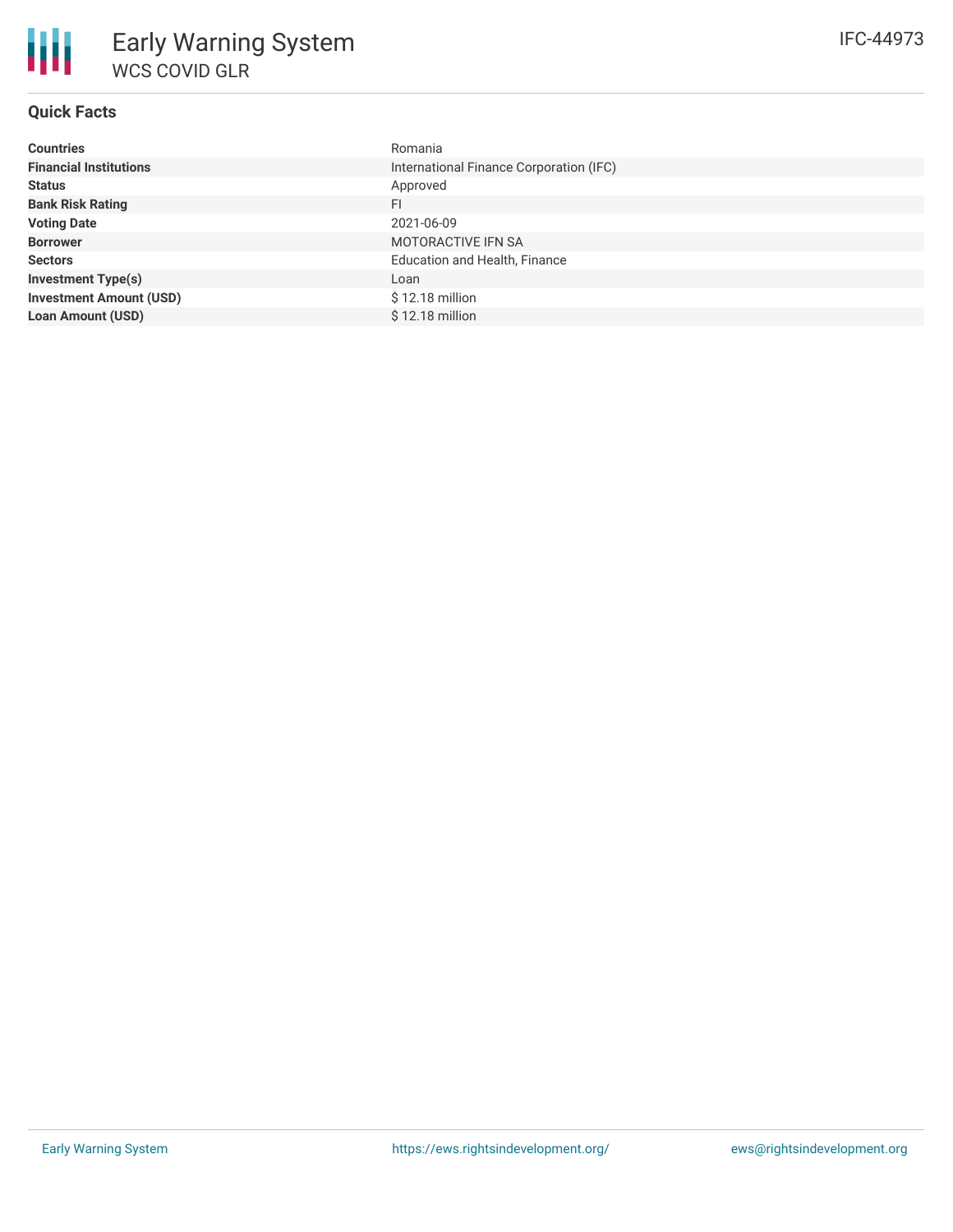

## **Project Description**

According to IFC website, the IFC investment is to provide short-term liquidity support to GLR in order to support/expand its lending program to Romanian small and medium enterprises, with a minimum 40% of the proceeds used to finance women and women-owned businesses that are impacted by the crisis.

According to IFC's website: By supporting its clients' capacity to sustain operations during the shock resulting from COVID-19, IFC is well positioned to support the private sector in its economic recovery process, shortening the time it will take for the most vulnerable to return to their traditional income-earning opportunities. Specifically, this project intends to provide liquidity to the Company, which will then on lend to SMEs, women customers and women owned SMEs.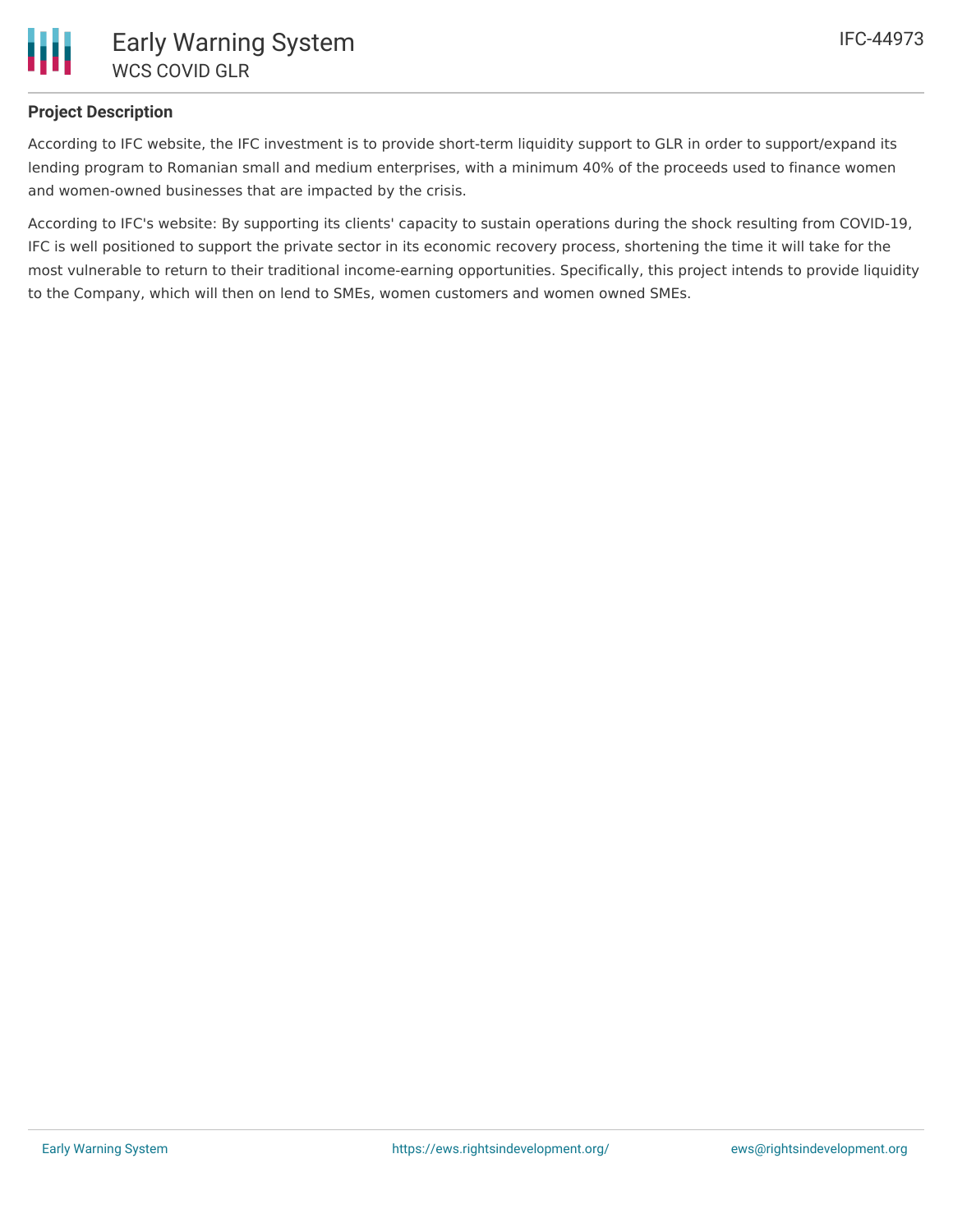### **Investment Description**

• International Finance Corporation (IFC)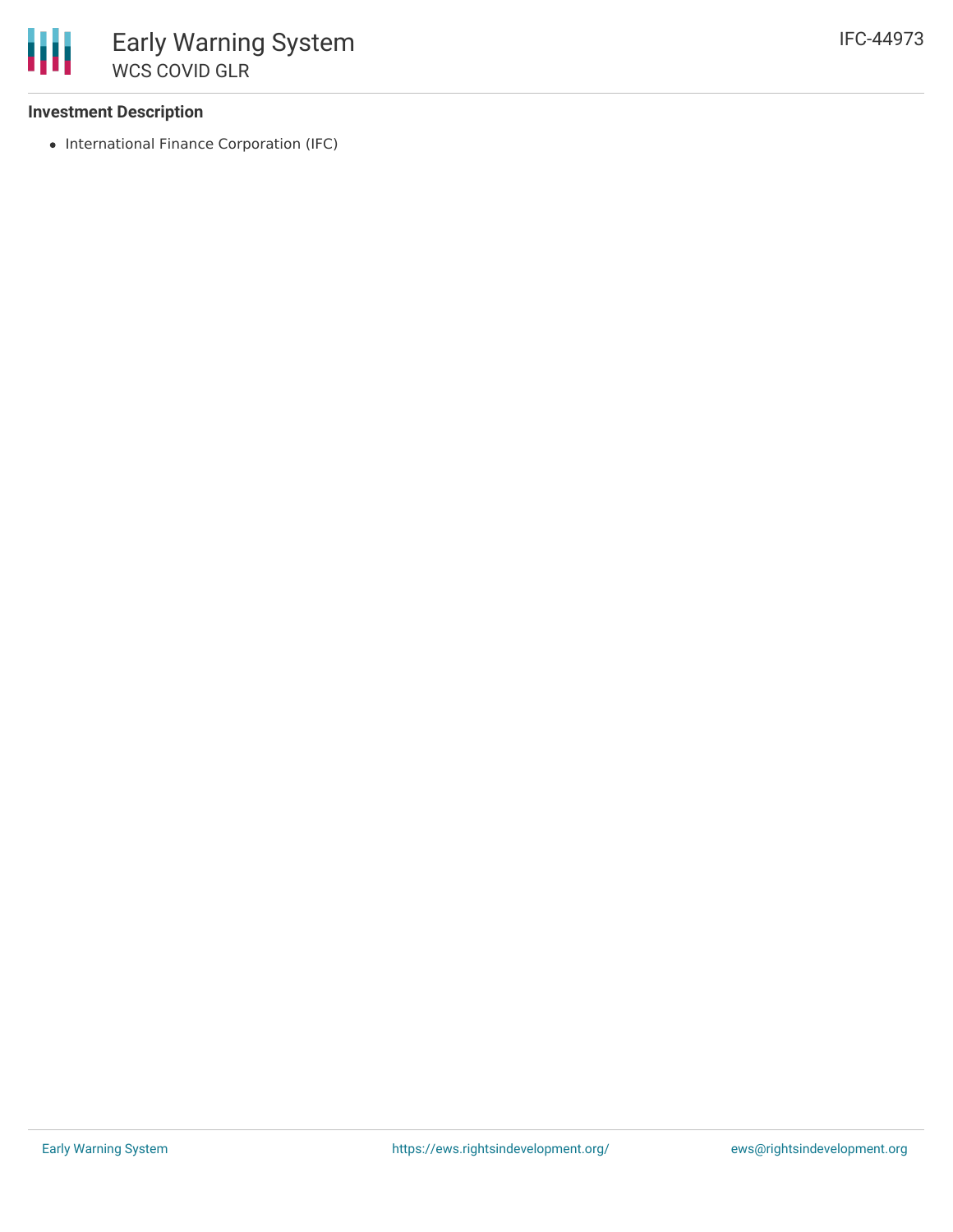

| <b>Private Actor 1</b>   | <b>Private Actor</b><br>Role | <b>Private Actor</b><br>Sector | <b>Relation</b> | <b>Private Actor 2</b> | <b>Private Actor</b><br>2 Role | <b>Private Actor</b><br>2 Sector |
|--------------------------|------------------------------|--------------------------------|-----------------|------------------------|--------------------------------|----------------------------------|
| $\overline{\phantom{0}}$ | $\sim$                       | $\sim$                         | $\sim$          | Motoractive IFN SA     | Client                         | Finance                          |